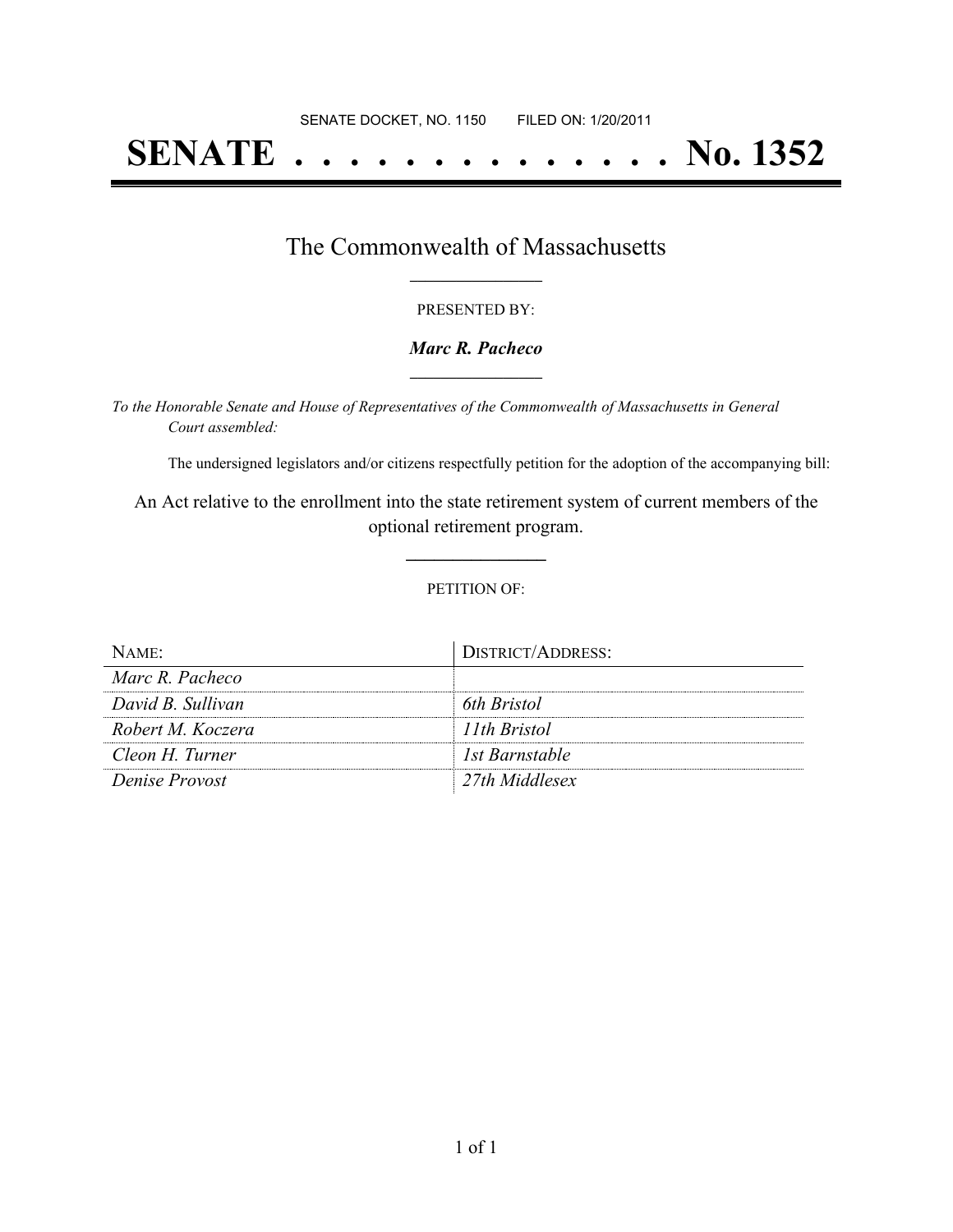### SENATE DOCKET, NO. 1150 FILED ON: 1/20/2011

## **SENATE . . . . . . . . . . . . . . No. 1352**

By Mr. Pacheco, petition (accompanied by bill, Senate, No. 1352) of Provost, Turner, Koczera and other members of the General Court for legislation relative to the enrollment into the state retirement system of current members of the optional retirement program [Joint Committee on Public Service].

## The Commonwealth of Massachusetts

**\_\_\_\_\_\_\_\_\_\_\_\_\_\_\_ In the Year Two Thousand Eleven \_\_\_\_\_\_\_\_\_\_\_\_\_\_\_**

An Act relative to the enrollment into the state retirement system of current members of the optional retirement program.

Be it enacted by the Senate and House of Representatives in General Court assembled, and by the authority *of the same, as follows:*

1 SECTION 1. Chapter 32, section 4, subdivision 1 is hereby amended by adding the

2 following new subsection: -

 (t) (i) Within twenty (20) days of the effective date of this act, the department of higher education and the state retirement board shall request of the Internal Revenue Service the necessary letters of determination and/or ruling on whether the provisions of this bill may be implemented without violating subsection (a) of section 401 of the Internal Revenue Code of 7 1986.

 (ii) If the Internal Revenue Service affirms that this act complies with said subsection (a) of said section 401 of the Internal Revenue code, any active member of the optional retirement program established by subsection (3) of section 40 of Chapter 15A of the General Laws shall be eligible, notwithstanding any general or special law to the contrary, to enroll in the state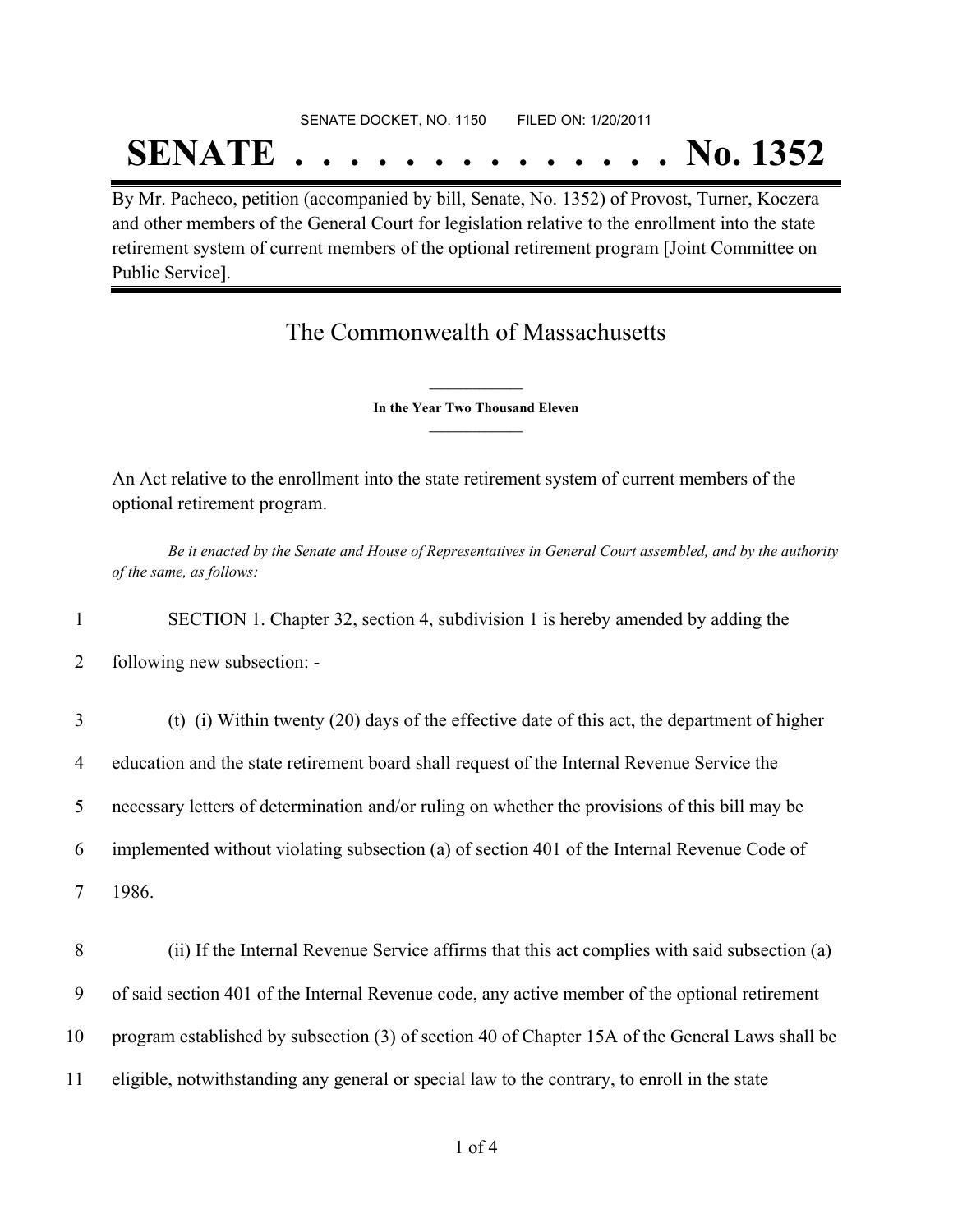employee retirement system, governed by Chapter 32 of the General Laws, and shall be eligible to purchase as creditable service in the state employee retirement system the years, including partial years, of membership in the optional retirement system. Years of membership in the optional retirement program shall include a member's years, if any, in the state retirement system that preceded the member's joining the optional retirement program. Within thirty (30) days of such favorable letter or ruling, the department of higher education shall notify active members of the optional retirement program of such eligibility.

 (iii) Within thirty (30) days of receipt by an active member of the optional retirement program of the notice of eligibility from the department of higher education, such member may request that the state retirement board provide the member with a statement of the cost of purchasing as creditable service in the state employee retirement system the years of membership in the optional retirement system as defined in paragraph (ii), above. The state retirement board shall provide to the member within thirty (30) days of the request, the cost statement so requested. The cost of such purchase shall be an amount equal to the contributions such member would have paid into the state employee retirement system for the years of membership in the optional retirement program as defined in paragraph (ii), above, plus actuarial-assumed interest. The cost statement shall include the cost of an installment plan for payment. The member shall not be required to purchase as creditable service all or any of his or her years in the optional retirement program, however, the years so purchased shall count toward vesting in the state employee retirement system.

 (iv) Such member of the optional retirement program may transfer all or a portion of the member's optional retirement program account to the state employee retirement system in order to purchase creditable service in the state employee retirement system. Should the member leave

of 4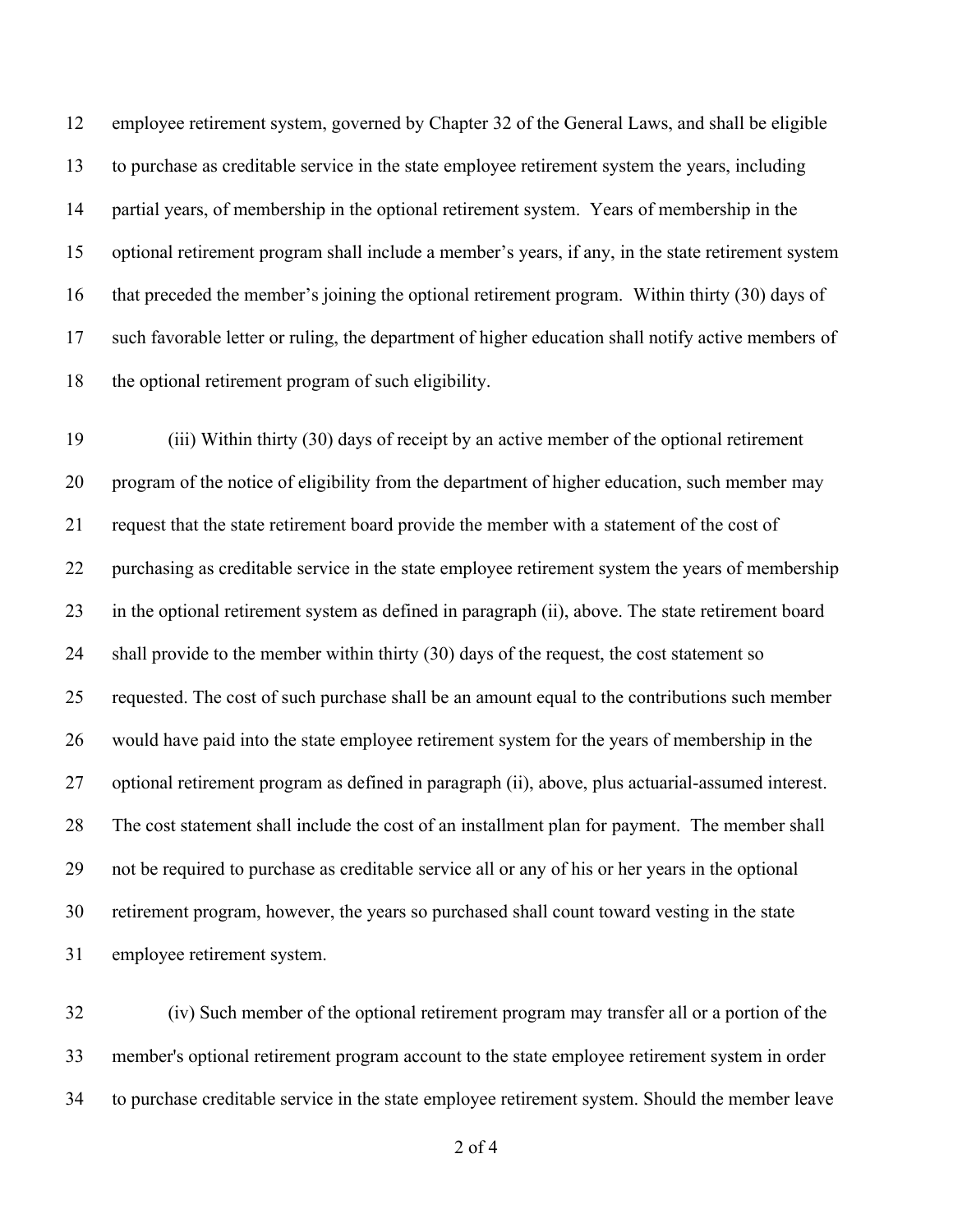a balance in the optional retirement program account, the member's optional retirement program status shall become inactive. Should such member liquidate the optional retirement account, the optional retirement account shall be terminated. The purchase amount may be submitted in one lump sum or through an installment arrangement established by the state employee retirement board.

 (v) Within one hundred and eighty (180) days of receipt from the board of retirement of the cost statement, an active member of the optional retirement program who elects to transfer to the state employee retirement system shall submit to the state retirement board an application for enrollment in the state employee retirement system. The effective date of transfer to the state employee retirement system will be the date upon which such member submits the purchase amount in one lump sum or the date upon which such member makes the first payment pursuant to the installment arrangement established by the state employee retirement board, as the case may be. The effective start date of participation in the state employee retirement system shall be determined by the number of years the member elects to purchase upon transfer to the state employee retirement system. If such member elects not to purchase creditable service for the years enrolled in the optional retirement program, the effective date of participation will be the date upon which the member submits the application to the state retirement board for enrollment in the state employee retirement system.

 (vi) Should the member of the optional retirement program elect to participate in the state employee retirement system, such member shall make contributions to the state employee retirement system at the rate the member contributed to the optional retirement program.